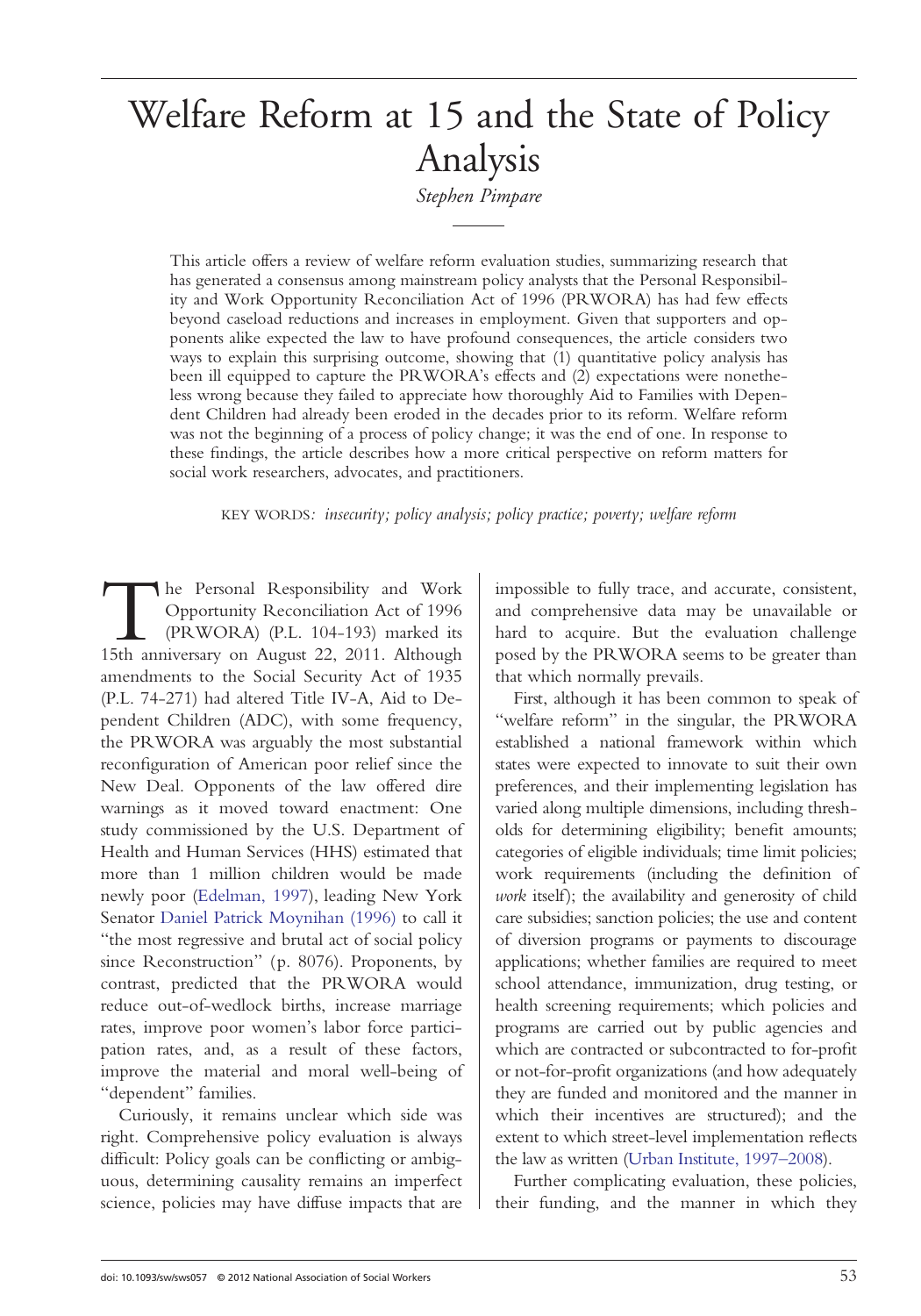were implemented vary within states from county to county and even city to city. As a consequence, there are many more than merely 50 configurations or "bundles" of policy reforms, and each was carried into effect in locations that differed in their unemployment rates, prevailing wages, and opportunities available to the lower-skilled and less-educated women who are the typical beneficiaries of welfare. Although there was variation across states under ADC and its successor, Aid to Families with Dependent Children (AFDC), regarding eligibility rules and benefit levels, states were otherwise constrained by national standards. One way we can productively alter our thinking about PRWORA is to take more seriously the fact that there has been no such thing as welfare reform: There has, instead, been a multiverse of welfare reforms, with variation far surpassing that which is regularly produced by American-style federalism.

Isolating and gauging the effects of PRWORA have been additionally bedeviled by economic circumstances. Most reforms went into effect during the boom of the late 1990s, a period of rapid growth and job creation, rising wages, and low unemployment during which the Earned Income Tax Credit (EITC) underwent a large expansion and supplemented the income of the very population most affected by PRWORA, making it difficult to isolate the effects of PRWORA during these years ([Blank, 2007\)](#page-8-0). More recently, reforms have been put to another test as the economy suffered its worst decline since the Great Depression. Though in some ways PRWORA was an ideal natural experiment, with hundreds (if not thousands) of new approaches to poor relief unfolding during a period of anomalous boom followed by a historically deep and broad trough, such conditions have taxed our abilities to isolate program effects and to account for variation across time, space, and program configuration. To make matters worse, because by 1996 there were 43 states already operating their AFDC program under waivers granted by HHS that allowed them to undertake their own welfare "experiments," not even the timing of reforms is consistent ([Grogger & Karoly, 2005;](#page-9-0) [Ziliak,](#page-9-0) [2009\)](#page-9-0).

Finally, the ability to gauge outcomes is hobbled by the lack of consensus among researchers on how to define success and, as a result, which indicators are most salient ([Cancian & Meyer,](#page-8-0) [2004\)](#page-8-0), a problem rooted partly in the failure of PRWORA to include standards or funding for its evaluation (the closest the law came was a set of general goals: to reduce welfare receipt and out-of-wedlock pregnancies while "promoting" work and marriage; §401). Variation is thereby multiplied across even more dimensions as different analysts identify differing dependent variables. It is only a slight exaggeration to say that each analysis of welfare reform has, for all intents and purposes, examined a different program.

### FINDINGS OF QUANTITATIVE POSTREFORM EVALUATION RESEARCH

Evaluation studies have nevertheless not lacked in quantity, variety, or sophistication, and because of their abundance we have a growing corpus of literature reviews and meta-analyses as well [\(Acs &](#page-8-0) [Loprest, 2007](#page-8-0); [Besharov, Germanis, & Rossi,](#page-8-0) [1997;](#page-8-0) [Blank, 2002,](#page-8-0) [2007;](#page-8-0) [Greenberg, Cebulla,](#page-9-0) [& Bouchet, 2005](#page-9-0); [Grogger & Karoly, 2005;](#page-9-0) [Grogger, Karoly, & Klerman, 2002;](#page-9-0) [Lichter &](#page-9-0) [Jayakody, 2002;](#page-9-0) [Michalopoulos, 2004;](#page-9-0) [Ziliak,](#page-9-0) [2009\)](#page-9-0). Yet for all this diversity and rigor, the most succinct answer to the question of what we know about the effects of PRWORA seems to be this: very little. There is agreement among researchers that welfare reforms contributed to historic declines in the rolls and, at least for a time, increases in poor women's workforce participation rates (with disagreement about the scale of those contributions). Beyond that, there is little consistent evidence of strong and significant effects, and the net impact appears to have been modest. At the same time, because of the wealth of research and the range of its findings, one can identify an evaluation study to support almost any claim (supporters and opponents alike have been guilty on this count). Meta-analyses that seek cumulative evidence or enduring patterns are therefore especially useful.

Although not the only early overview (see also [Blank, 2002](#page-8-0)), the consensus is encapsulated in a 2002 meta-analysis by the RAND Corporation ([Grogger et al., 2002\)](#page-9-0) that reviewed 34 experimental (random assignment) studies and 33 observational (econometric or regression) analyses. The report's summary chart (Table S.2) contained, by my count, 242 cells identifying the effects of 11 policies or policy bundles across 22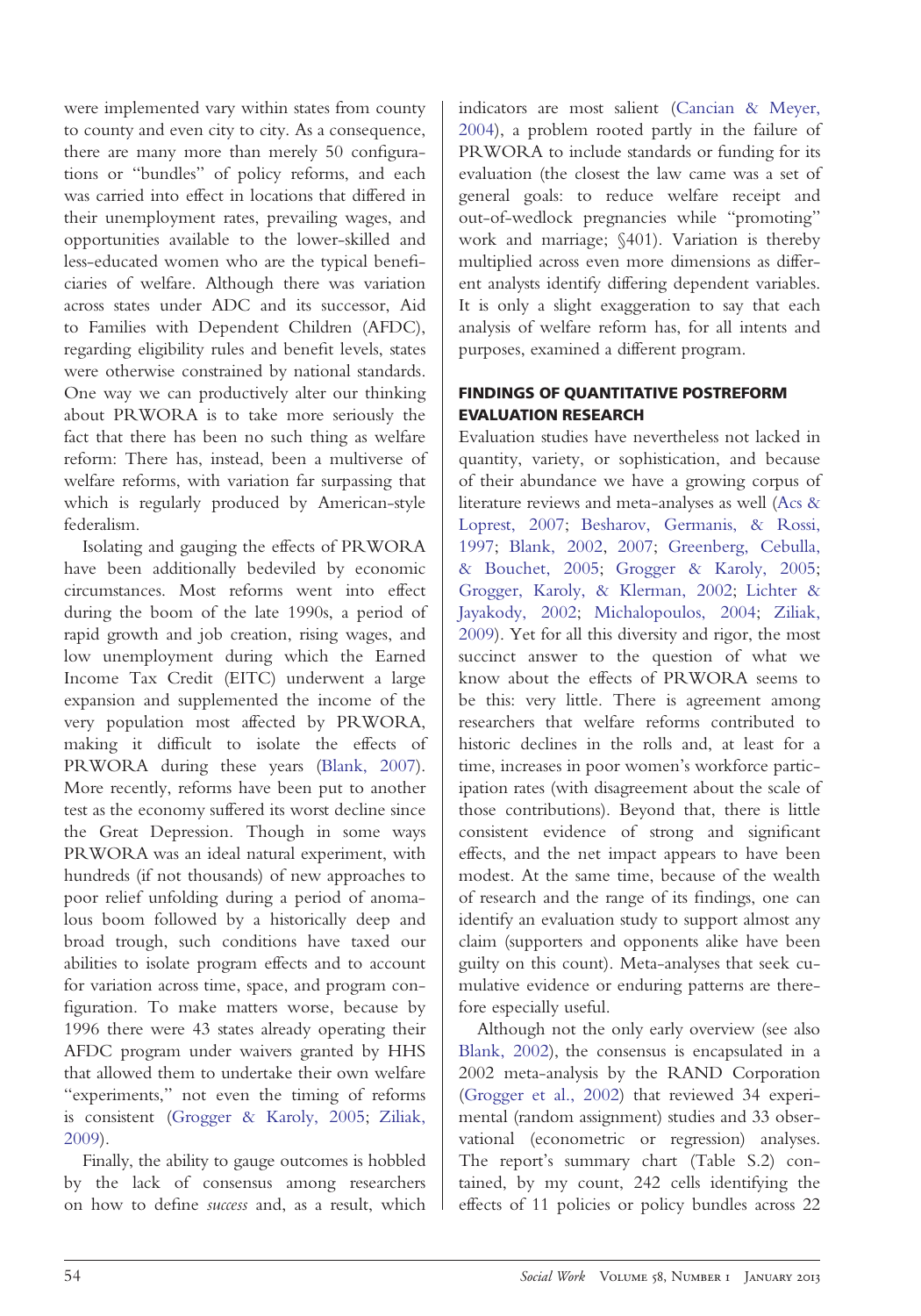outcome measures. It found "much evidence" to support only 11 causal relationships: Mandatory work-related activities had no demonstrable effects on (1) marriage and (2) fertility rates, and their effect on (3) income was mixed. Work requirements otherwise decreased (4) welfare and (5) food stamp use, increased (6) employment and (7) earnings, and negatively affected (8) school achievement among adolescents. Cash bonuses that were linked to the number of hours women worked increased their (9) employment, (10) earnings, and (11) total income. There was no strong evidence—though there was, on occasion, weak evidence—for any effects from the family cap (which denied benefits to children born while their mother was on the rolls), time limits, or sanctions (with the exception of some hint that sanctions decreased welfare use). There was some evidence for effects of various other program policies, notably on welfare use and employment (although here, again, some of the evidence was mixed rather than all pointing in the same direction), but there was little or no reliable evidence of relationships between welfare policies and outcomes for fully 204 of the cells in the matrix, or 84 percent of the relationships under consideration (there was no reliable evidence at all for just under half).

This surprising pattern would hold: Evidence accumulated that PRWORA decreased welfare use, increased employment rates, and had no effects on marriage or reproduction, whereas its effects on the well-being of poor women and their children would remain largely unexamined, undetected, or unquantified. In later work, [Grogger and Karoly \(2005\)](#page-9-0) undertook another meta-analysis, this time of 59 studies, and once again, work requirements, the most studied provision of PRWORA, showed a negative impact on welfare use and a positive impact on employment and earnings from wages. The impact of work requirements on total income and on poverty rates remained unclear—findings were mixed or, especially as related to poverty, not significant and research continued to be unable to isolate the consequences of time limits and sanctions. There was only one study that found any significant relationship between any reform policy and marriage or childbearing rates (and even insignificant findings were roughly divided between those that found positive and negative effects). Similarly, studies examining child well-being were about as likely to find that work requirements helped as harmed children, whereas the research on most other policies remained too scant to conclude much of anything. As Grogger and Karoly characterized the 132 cells of this updated matrix, "61 are empty, and another 12 contain only insignificant results. Many of the remaining cells contain a single significant result" ( p. 248).

Blank'[s \(2007\)](#page-8-0) less methodologically formal review of the then-recent evaluation literature likewise found strong evidence that welfare reforms contributed significantly to large caseload declines and to (much smaller) increases in women's employment (although the expansion of EITC and the strong economy were as important as or more important than PRWORA) but that it remained difficult to identify "overall policy lessons." Reforms may have led to reductions in health insurance coverage, but with few apparent short-term effects on healthy behavior or health outcomes. The new policies had seemingly limited effects on child health or well-being but significant positive effects on the availability of child care. PRWORA had no discernible effect on marriage and, at best, very minor effects on fertility, whereas it caused predictable changes in consumption patterns, as more was spent on transportation, clothing, and meals eaten out of the home. It may have contributed to declines in food stamp and Supplemental Security Income (SSI) use ( presumably because eligibility rates declined as income from wages rose among the research subjects) and seems to have had little or no effect on savings rates among poor households. [Acs and Loprest \(2007\)](#page-8-0) came to similarly mixed and modest conclusions in that same year, as did [Ziliak \(2009\)](#page-9-0) soon thereafter.

#### SOLVING BLANK'S CONUNDRUM

This vast body of state-of-the-art social science research presents a conundrum, according to Blank, a prominent policy analyst and former director of the University of Michigan National Poverty Center who since June 2012 has served as acting secretary of the U.S. Commerce Department:

It is striking how many questions about the effects of this policy change remain unanswered. … The movement off public assistance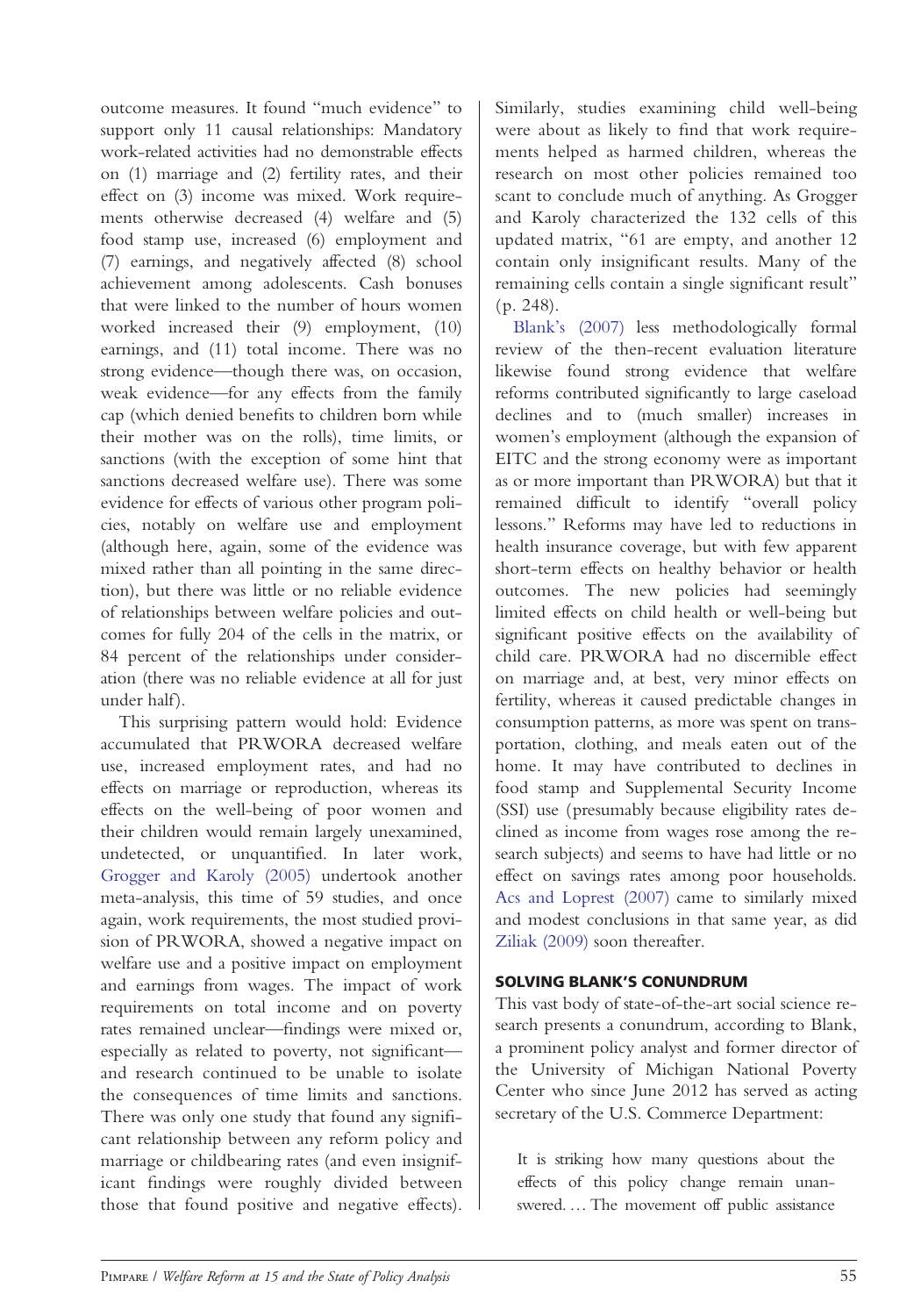and into work was far greater than I would have guessed possible in such a short period of time … [but] given that such dramatic changes did occur, I am surprised at how little [that movement has] affected other domains of life for these women. ([Blank, 2007](#page-8-0), pp. 2, 31–32)

There are two ways to approach solving this apparent puzzle. First, it is possible that the research is right but supporters' and opponents' expectations of large-scale change were wrong: Welfare reform really has had only modest effects beyond caseload reductions. Alternatively, it could be that the predictions were accurate and there have been other large, significant effects, but the research Blank and her peers have relied on has been unable to capture them. Let us turn first to the latter possibility, given how important it is for social workers who work with and fight for poor families to have accurate information about the effectiveness of welfare programs and policies: Has evaluation research failed us?

### Limitations of Mainstream Policy Analysis

We have sophisticated tools available for evaluating the effects of welfare reforms (for example, [Fang & Keane, 2004\)](#page-8-0), but they are telling us little. This is a consequence of the complexity of the policies being enacted, their variation over time and place, and the scarcity of reliable and consistent data, to be sure, and the systematic evaluation of PRWORA was always destined to be a challenge, as suggested earlier. But because the policy sciences have come to rely on too narrow a range of techniques, which are especially ill suited to understanding the tumultuous and interdependent lives of poor women with children, the results have been more confounding than even a pessimist might have predicted. Let me highlight a few of the problems.

Most evaluations report average effects, which in this case obscures the fact that different reforms or bundles of reform may affect different categories of poor women in different ways. Some programs or program bundles may be effective for some subpopulations but ineffective for others, distinctions potentially lost depending on the methodology used and the researcher's sensitivity to such

variation and complexity. Precisely because the impacts can be so disparate, however, this is a crucial flaw: [Ziliak \(2009\),](#page-9-0) in this vein, posited that PRWORA might be considered a success if we examine outcomes on better-educated women with younger children but a failure if we look at their counterparts with less education and teenagers at home. Yet even this distinction highlights the problem, given that there seem to be nontrivial numbers of women in the first category also faring poorly, and there are no satisfactory answers as to why these particular differences should be. More important, such judgments are made on the basis of estimates of changes to household income, but such households are not necessarily better off, depending on what tradeoffs they have made or new expenses they have incurred.

A related problem is that research has tended toward snapshot and short-term analyses that seldom capture the dynamism of the rolls or the volatility of poor people's economic lives, thereby risking understating the decline in quality of life in poor households (Hefl[in, 2006\)](#page-9-0). Similarly, analyses seldom offer comparison data from before the implementation of Temporary Assistance to Needy Families (TANF) in 1997 that help us evaluate the meaning of their findings (but see [Bitler, Gelbach, & Hoynes, 2006;](#page-8-0) [Cancian,](#page-8-0) [Haveman, Meyer, & Wolfe, 2002;](#page-8-0) [Fang & Keane,](#page-8-0) [2004\)](#page-8-0). Moreover, short-term studies (and most analyses have focused on a time frame of at most two years) cannot uncover evidence for effects that may unfold over the long term, such as changes in health outcomes or in marriage rates and reproductive choices [\(Blank, 2007;](#page-8-0) [Grogger](#page-9-0) [& Karoly, 2005](#page-9-0)), nor can most capture nominally small (but proportionately large) fluctuations in a poor household's income. To illustrate my point: some research shows that families receiving benefits from the Supplemental Nutrition Assistance Program (SNAP, formerly food stamps) are still "food insecure" but 30 percent less so than they would be otherwise ([Ratcliffe & McKernan,](#page-9-0) [2010](#page-9-0)), yet other research has concluded that SNAP participation does not reduce food insecurity ([Huffman & Jensen, 2008\)](#page-9-0). We can explain this if SNAP does reduce hunger but not dramatically enough for it to consistently register in our data. This may likewise be the case with cash welfare.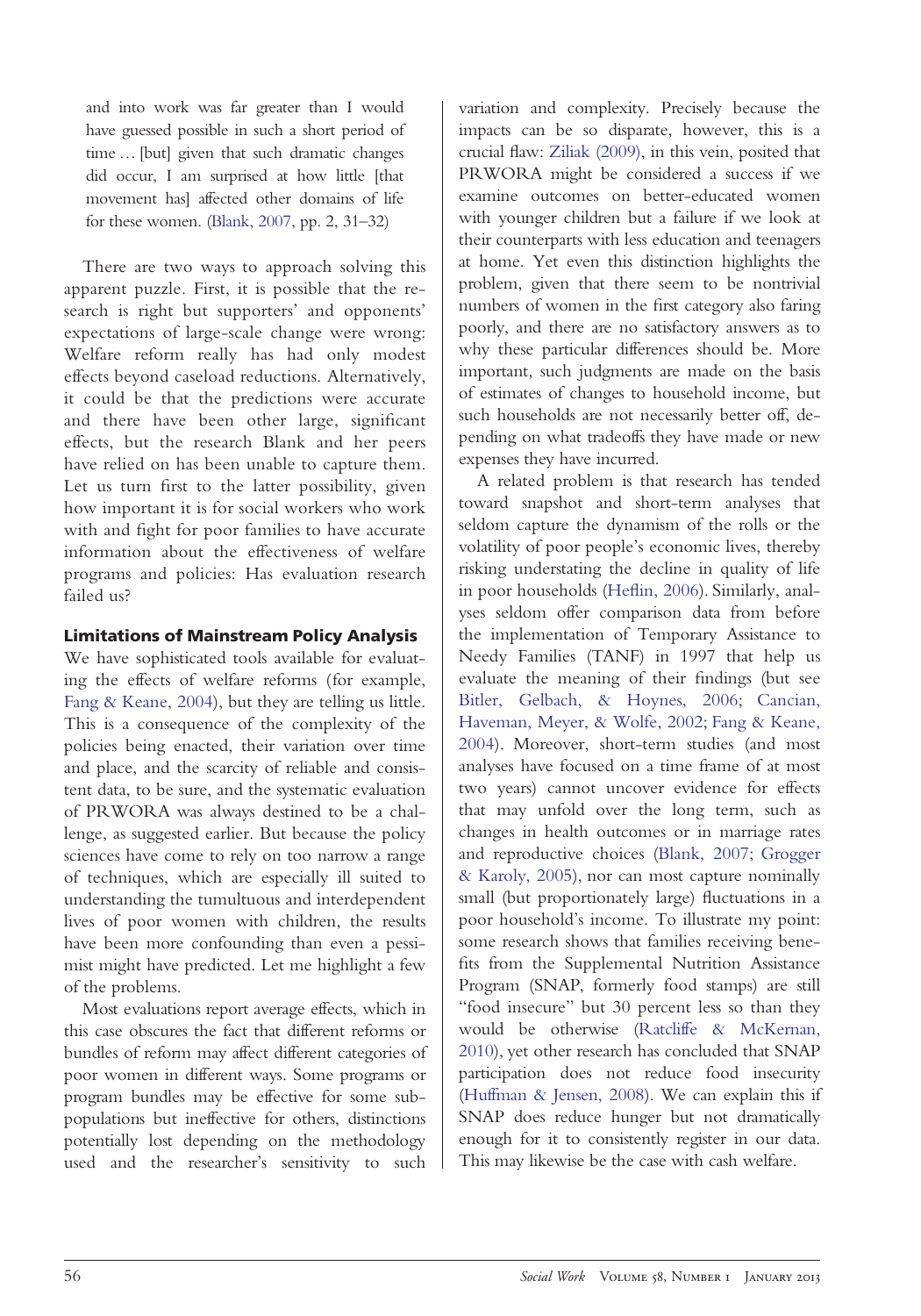Furthermore, TANF studies have generally examined only a few variables at a time, limiting opportunities to capture interaction effects or, indeed, much of the complexity of policies and poor people's lives. The dilemma is that the most convincing and methodologically sound analyses are precisely those most narrowly focused on the effects of discrete program elements on a distinct population ([Blank, 2007\)](#page-8-0). Rarely have evaluations been able to disentangle effects of various reform components—time limits, sanctions, the family cap, tax incentives—from the effects of an amorphous policy called "welfare reform" ([Grogger &](#page-9-0) [Karoly, 2005](#page-9-0)). Furthermore, they may not be able to separate out large economic effects for any of them: Some of the research summarized previously ends before the recession of 2001, and none of it captures the Great Recession of 2007 to 2009. Perhaps once the macroeconomic noise has subsided, patterns of change related to TANF policies will be easier to discern (but see [Bitler &](#page-8-0) [Hoynes, 2010](#page-8-0)), for even though there was some research consensus on postreform changes in employment, by the early 2000s those trends were in retreat.

Average effects obscure other kinds of variation, and we should note the paucity of research on how outcomes vary by race, although there are indications that African Americans have fared worse ([Cherlin, Frogner, Ribar, & Mof](#page-8-0)fitt, 2009). The size of a state's African American population has been found to be a predictor of whether a state would adopt restrictive TANF policies, and race was a factor in imposing shorter time limits and including a family cap provision [\(Soss, Schram,](#page-9-0) [Vartanian, & O](#page-9-0)'Brien, 2001). Racial biases may also be affecting the implementation of TANF polices in welfare offices, an outcome of particular import to the social work profession [\(Fording,](#page-8-0) [Soss, & Schram, 2011;](#page-8-0) [Watkins-Hayes, 2009](#page-9-0)).

Ironically, for all their attention to work, evaluation studies have paid little attention to the labor market effects of reform ([Grogger & Karoly,](#page-9-0) [2005,](#page-9-0) Figure 10.1) or undertaken attempts to situate relief withdrawal with broader developments in the U.S. and global political economy. There are exceptions. [Soss et al. \(2001\)](#page-9-0) found a positive relationship between tough work-first TANF policies and high incarceration at the state level, offering suggestive evidence for longstanding claims by [Piven and Cloward \(1971\)](#page-9-0) that welfare programs function to discipline potentially unruly populations and to regulate labor supply. Soss et al. also found a significant relationship between a state's unemployment rate and its likelihood of adopting stricter rules under its TANF program: States with tighter labor markets adopted stricter work policies (forcing more people into the low-wage labor market and thereby reducing wages). More recently, [Piven](#page-9-0) [\(2006\)](#page-9-0) saw overall government efforts at social policy reform as simultaneously following contractionary and expansionary tracks, as decommodifying programs (that is, those that enable survival apart from the labor market) are reined in (as with AFDC) and commodifying programs (that is, those that enforce work) are expanded (for example, EITC). This claim highlights what can be lost by the restrictive purview of much research: Analysts have focused almost exclusively on the contractionary narrative (with AFDC and TANF at the center) while ignoring the fact that other portions of the welfare state have expanded (including the most repressive institutions of the criminal justice system). It is similarly notable that analyses rarely use the decommodification metric referenced earlier despite the fact that it has dominated comparative welfare state analysis for two decades ([Esping-Andersen, 1990\)](#page-8-0). In this way, not only has U.S. research on welfare and the welfare state isolated itself from the scholarly questions that have helped define the discipline for the rest of the Western world, but it has failed to attend to the range of policy changes that are likely having an impact on poor American families, in turn hampering social work advocates' ability to make sound decisions about where to target their efforts.

More curious (and perhaps surprising), although research has determined that welfare reform reduced the number of women receiving assistance and pushed many into work, analysis of how this has affected their well-being remains scarce, in part because poverty has been among the least-studied outcomes [\(Grogger & Karoly,](#page-9-0) [2005\)](#page-9-0). Analysts have, even if unwittingly, allowed antiwelfare reformers to frame their research agenda, emphasizing caseloads and work effort at the expense of other indicators. To the extent that social work researchers have been complicit, this is another indication of how a more critical appraisal can lead us toward better policy analysis and then better policy interventions.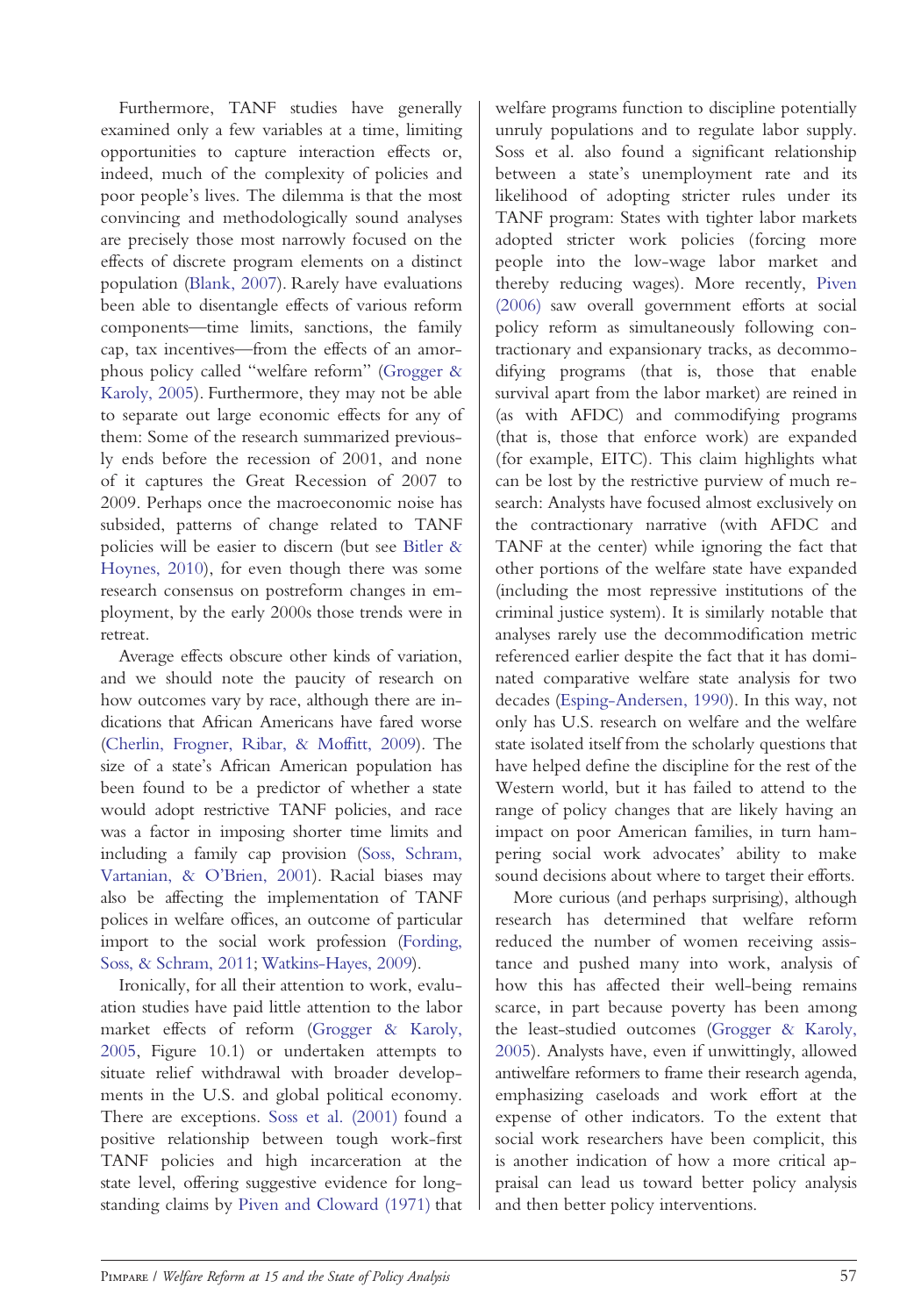### Insights from Ethnography

As we have seen, the analysis by economists, political scientists, and some social workers and sociologists that has dominated in policy research organizations, in government agencies, and among policy scholars has uncovered limited evidence of significant and sizable effects of PRWORA beyond caseload declines and short-term employment and wage increases. However, if we turn our attention to the work of anthropologists, journalists, and other social workers and sociologists, evidence of significant change becomes apparent as we hone in on the lived experience of poor families [\(Anderson,](#page-8-0) [Halter, & Gryzlak, 2004](#page-8-0); [Collins & Mayer, 2010;](#page-8-0) [DeParle, 2004;](#page-8-0) [Hays, 2003](#page-9-0); [Henrici, 2006;](#page-9-0) [Morgen,](#page-9-0) [Acker, & Weigt, 2010](#page-9-0); [Morgen & Maskovsky,](#page-9-0) [2003](#page-9-0); [Seccombe, 2010](#page-9-0); [Watkins-Hayes, 2009;](#page-9-0) [Zedlewski & Golden, 2010\)](#page-9-0).

Under TANF, bouts of economic insecurity and household instability appear with much more frequency than was the case under AFDC. Indeed, while insecurity has increased across the population, it has been more acute among poorer Americans ([Hacker, Rehm, & Schlesinger, 2010,](#page-9-0) Figure 8). When employed, many poor women do earn more than they would have from welfare, but a relief check is reliable, whereas work is not, in part because the exigencies of their lives make it exceedingly difficult to retain a job. We can see how analyses would show increases in household income over the near term as women entered the labor market, but over time they may be left with less income than if they had remained on welfare. Many women report running out of food more frequently and missing bill payments more often. Another kind of insecurity faces their children, and although changes in health, mental health, school achievement, and criminal activity have not consistently appeared in quantitative analyses, there are clear indications of problems in this other strain of research. It is suggestive (although no more than that so far), moreover, that although relief rolls have been declining (until quite recently), there were increases in homelessness, requests for emergency food, and applications for food stamps even before the Great Recession ([U.S. Department of Agriculture, 1995](#page-9-0)–2008; [U.S. Department of Housing and Urban](#page-9-0) [Development, 2007](#page-9-0)–2010).

We know that poor women are more likely to suffer from mental illness, to have physical disabilities, or to be caring for a sick or disabled child; the lives of these women have been made much worse, it seems. Anxiety, fear, depression, and anger appear to have been exacerbated. Taken together, these studies reveal the "varieties of little-noticed suffering," in [Neubeck](#page-9-0)'s (2006, p. 67) apt phrase. They do not offer us scientific surety, telling us with precision how many women are doing worse, or exactly how much worse. But neither do the studies that aspire to such quantification, as we've seen. While there is truth to the adage that the plural of anecdote is not data, this growing body of ethnographic research offers troubling indicators that welfare reform has harmed poor families, suggesting that we should treat with caution the claim that there have been modest or minimal effects as a result of PRWORA. At the same time, the evidence available does not justify indictment of PRWORA as a profound failure, either.

## Errors of Expectation and the Prereform Erosion of Relief

The previous discussion outlines one kind of explanation for Blank's conundrum: Reform has been too varied and complex to be captured by the tools that dominate policy research (and public policymaking), although there is other evidence that important changes have been occurring in poor households. That said, it may nevertheless not be that effects are large and research is failing to capture them, but that effects truly are small and expectations should have been more modest. After all, although it was part of many poor mothers' strategy for getting through the month, AFDC was always a relatively modest portion of household income because its benefits were always meager: Never in the history of AFDC in any state were its benefits, even when combined with the value of food stamps, enough to lift a family above the poverty line ([U.S. House](#page-9-0) [of Representatives, 2006\)](#page-9-0).

As a consequence, households that received income from welfare had to supplement it with income from multiple other sources. [Edin and](#page-8-0) [Lein \(1997\)](#page-8-0) documented this in their extended study of the survival strategies of welfare-reliant households in the pre-TANF era: Poor mothers survived (then as now) thanks to help from family, friends, neighbors, and partners; income (legal and illegal) from other members of the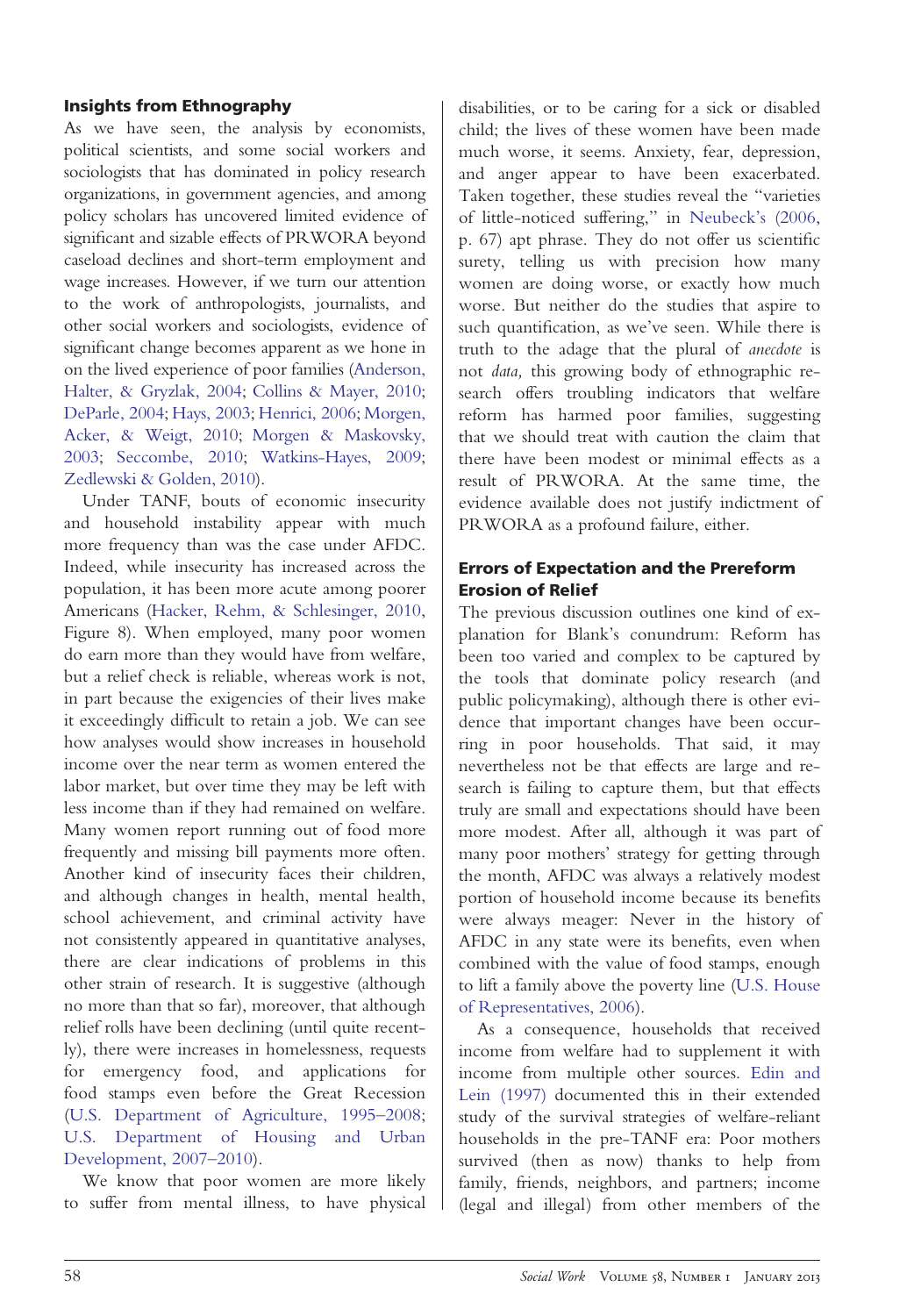household; irregular bouts of unreported income from low-wage labor in the formal economy; work in the informal economy; income from other government programs; the bartering of services and goods; and pawn shops, loan sharks, payday loan brokers, or credit accounts with local merchants. In Edin and Lein's sample of AFDC households, that program provided, on average, 35 percent of monthly income. We cannot and should not dismiss the importance of that money, especially for those households above the mean, but it was a minority share of their total (it would have to be, given benefit levels). And AFDC was even less important in states with lower benefits: In 1996, the maximum monthly benefit for a Mississippi family of three was \$120 [\(Gabe, 2008](#page-8-0)).

Nationally, the average monthly benefit in 1996 was \$371 per family, with 4.5 million families on the rolls. Before reform, welfare lifted 1 percent of poor people above the poverty line; by contrast, the figures were 5 percent for SNAP and 10 percent for the EITC ([HHS, 1997](#page-9-0); [Meyer,](#page-9-0) [2009\)](#page-9-0). By 2006, with an average monthly benefit of \$372 per family (in nominal dollars) and 1.8 million families on the rolls, TANF reduced poverty by 0.6 percentage points; the comparable figures were 2 to 3 points for SNAP and 5 for the EITC and the Child Tax Credit. That's a decline of 40 percent but amounts to less than one half of one percentage point. And in both periods TANF was less important than other programs (which saw comparable declines in their effectiveness). As [Gabe \(2008\)](#page-8-0) observed for the Congressional Research Service, "cash welfare benefits have little impact on the poverty rate" (p. 16).

By 2006, the median maximum monthly cash benefit for a family of three equaled 29 percent of the poverty line, compared with 35 percent in 1996 and 52 percent in 1981 [\(U.S. House of Rep](#page-9-0)[resentatives, 2008](#page-9-0), Tables 7-21, 7-22). It is worse under TANF—benefits are lower and reach fewer people—but the relevant point is that the decline long preceded PRWORA: The real average value of maximum AFDC benefits had already fallen 51 percent between 1970 and 1996 ([U.S. House of](#page-9-0) [Representatives, 1996](#page-9-0), p. 442). Moreover, to focus solely on AFDC and TANF is to miss the larger story of trends in U.S. social policy: Welfare benefits reached their peak value in 1968, the same year the minimum wage hit its peak; unemployment insurance benefits reached their peak in 1972, food

stamps in 1981, and disability insurance in 1982 (although the EITC reached its peak in 2000) ([Mettler & Milstein, 2007\)](#page-9-0).

Had AFDC played a more central role in the economic lives of poor women, we might expect more dramatic effects to have appeared in the data when former recipients were cut off. Fears that PRWORA would cause massive disruption in the lives of poor single-parent families were thus overblown: Because the value and reach of AFDC had already been so thoroughly eroded by 1996, welfare reform's direst effects have been contained to a subset of the most desperate and vulnerable Americans. The harm caused by PRWORA has been real, but damage has not been widespread making it invisible to many analysts and their tools of evaluation—because welfare use was not widespread. Scholars had been writing about the declining value of AFDC for years prior to 1996, but the implications of that were not taken seriously enough in predictions about the effects of PRWORA. That it was such a widespread misdiagnosis suggests that social policy analysis needs to more consistently attend to incremental change and that efforts by social workers to defend AFDC came much too late.

We are accustomed to expecting policy change to emerge from high-profile battles over the enactment or, in this instance, the repeal of landmark legislation—the Social Security Act, Medicare, or the Patient Protection and Affordable Care Act. But change can also come incrementally, and entirely new policy regimes can quietly come into being over long periods of expansionary feedback and drift [\(Hacker & Pierson,](#page-9-0) [2010;](#page-9-0) [Pierson, 2004\)](#page-9-0). AFDC had undergone such change well before PRWORA (and had never been the central source of support for poor households), but because AFDC had been so successfully wielded as a political weapon to such remarkable effect, there has been misapprehension of the true nature of the program and the role it has played in the lives of poor mothers. The effects of PRWORA have been hard to see because the benefits of the welfare programs it targeted had already been quietly whittled away. Its enactment in this way was more the end stage of a process of policy change than it was the beginning of one, and the widespread surprise over the limited evidence of TANF's impact may be because debate about PRWORA was so charged: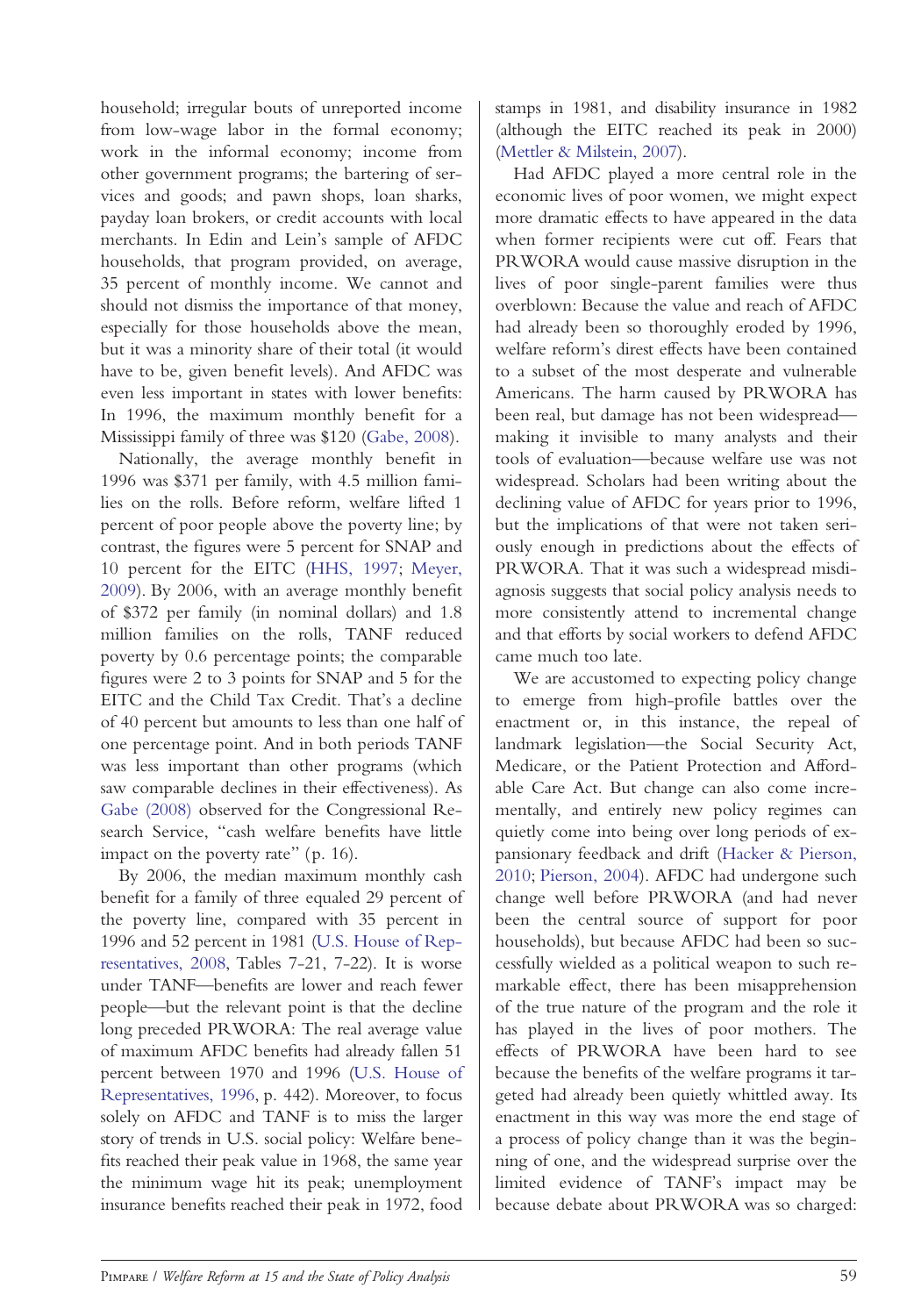Proponents and opponents were all deeply invested in its success or failure and used rhetoric that prophesied transformative success or catastrophic failure, with little demand for more circumspect projections.

#### **CONCLUSION**

The diverse reforms enacted thanks to PRWORA reduced welfare receipt, as intended, and half of those who are eligible for assistance are now on the rolls [\(Rosenberg et al., 2008](#page-9-0)). Such declines are a relevant indicator of PRWORA's effects, but a narrow one: It is not obvious that a reduction in enrollments per se is an outcome deserving of approbation. The logic of these reforms dictates that work is always better than nonwork (at least for poor women), that welfare receipt is always the least desirable option, and that poor women are unable to make sound decisions regarding marriage and childbearing without state intervention. These are contestable claims, but they are the assumptions undergirding PRWORA. There is a related bias in much of the mainstream TANF analysis, captured succinctly when, tempering his estimation that on balance research points to a small negative net outcome, [Ziliak \(2009,](#page-9-0) p. 17) wrote, "On the plus side, long-term dependence on welfare has been cut substantially, if not altogether eliminated for a majority of recipients, and the number of new recipients has been slashed." Beyond the fact that reducing the rolls was a goal of PRWORA (and setting aside debates about whether long-term use was in fact the experience of most AFDC recipients), why should such declines be counted "on the plus side" absent an evaluation of those women's wellbeing? Ziliak simultaneously adopted an uncritical usage of dependence that ignores a large body of feminist scholarship going back, at least, to [Fraser](#page-8-0) [and Gordon](#page-8-0)'s (1994) "A Genealogy of Dependency."

The failure to comprehend the material circumstances, the lived experiences, and the actual, rather than imagined, constraints and opportunities in poor households has contributed to the murky conclusions of policy analyses and their inability to discern the effects of PRWORA, drawing renewed attention to what can be missed by the scholarly fetishization of quantitative methods ([Pierson, 2007](#page-9-0)) and, as with [Ziliak \(2009\),](#page-9-0) highlighting the biases of "objective" policy research. Ethnography has its limits, too ([Wedeen, 2010\)](#page-9-0), but it may be that there is a need to eschew an impulse to identify generalizable patterns and quantifiable outcomes and accept that welfare repeals are unfolding in very different ways depending on the particular programmatic configuration of policies in various states and localities and local economic and labor market conditions. What has been found in ethnographic studies of poor women and their households is that their lives, always difficult, have been made differently difficult—better for some, worse for others, mostly still awful, but differently awful. Those differences can be described, but it may be that they cannot be quantified. This observation can serve as another reminder of how important it is for case workers to comprehend the particular challenges facing each family before them, to resist assumptions about what causes women to turn to public assistance, and simultaneously to resist the impulse to offer each the same solution. Although this may seem obvious in the abstract, ample research demonstrates that it often fails in practice (see, for example, [Fording et al., 2011;](#page-8-0) [Hays, 2003;](#page-9-0) [Watkins-Hayes, 2009](#page-9-0)).

The failure to better explore the relationship between TANF and other sources of income in poor households is another problem: If welfare reform can be understood as one instantiation of a new political economy of neoliberal retrenchment or of globalization, as some scholars have argued [\(Collins & Mayer, 2010;](#page-8-0) [Piven, 2006\)](#page-9-0), then narrow, isolated, econometric analyses of TANF data alone have little chance of shedding light on the processes at work or on the ways macro-level activities affect the individual or the household at the micro level. To focus so relentlessly on TANF in isolation is like a physician attempting to diagnose a patient while refusing to examine more than her or his blood pressure.

In 2009, 32 percent of food pantry clients reported that their primary source of income was employment; for 23 percent, it was social security; for 10 percent, it was Social Security Disability Insurance (SSDI) or workers' compensation. For only 1.3 percent, TANF was their principal support [\(Mabli, Cohen, Potter, & Zhao, 2010\)](#page-9-0). Only 5 percent of the households surveyed reported any income from TANF, whereas over 6 percent received income from their local General Assistance Program. Higher percentages received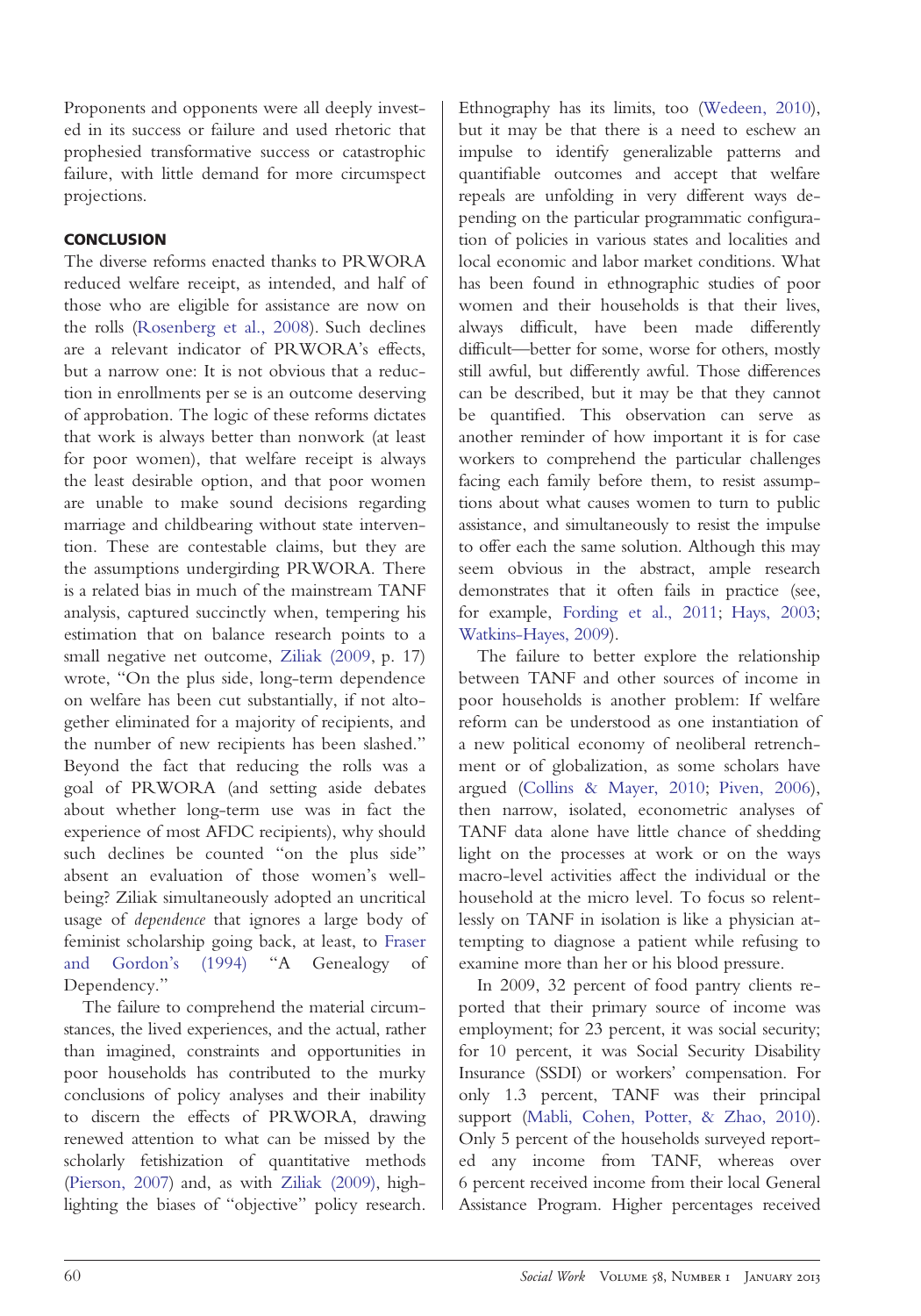<span id="page-8-0"></span>income from work (38 percent), social security (33 percent), unemployment insurance (8 percent), SSDI or workers' compensation (17 percent), SSI (19 percent), relatives (11 percent), pensions (8 percent), or child support (6 percent). The only income sources on which fewer clients relied than TANF were alimony (0.4 percent) and child care subsidies (2.3 percent) [\(Mabli et al., 2010\)](#page-9-0). For the 593,900 food pantry clients who received income from TANF (and the 65,200 soup kitchen patrons and 48,700 shelter residents), these funds were, perhaps quite literally, vital. But they were utterly immaterial for the other 36 million who were nonetheless poor enough to seek emergency food. It is fitting and proper that research, advocacy, and casework be devoted to TANF, but the attention to the program has been out of proportion to its usefulness to poor families, and, as a consequence, scarce resources of time, energy, attention, and money have been misallocated.

For most poor families, the program that has been transformed from ADC to AFDC to TANF is now irrelevant, for rather than "ending welfare as we know it," we have, for all but a few, ended welfare. In its place is a more complex array of supports on which they must rely. Evaluation studies have not ignored these other sources, but given the transformation, it is time to shift the emphasis from measuring the effects of TANF and other individual programs to developing data and tools for evaluating the well-being of families, looking for patterns in where their income comes from, how income sources change over time, and how these changes affect their household. Since the passage of welfare reform, the safety net has become less effective at lifting people out of poverty; it has become even less effective at lifting children out of poverty and at lifting children out of deep poverty ([Sherman, 2009\)](#page-9-0). TANF, however, represents only a portion of this failure, and short of significant (and unlikely) changes to PRWORA or to state-level implementing legislation, its impact will remain marginal, given its narrow reach. As a result, analyses that focus on TANF will continue to be unable to shed much light on poor families, and social work advocates who focus too narrowly on welfare risk failing to attend to other programs that may have a greater impact on poor households. The symbolic power of the old welfare program remains, but it now matters too little for it to receive such a disproportionate share of analysis. It is time for us to end welfare scholarship as we know it. **SW** 

#### **REFERENCES**

- Acs, G., & Loprest, P. (2007). Final report: TANF caseload composition and leavers synthesis report. Washington, DC: Urban Institute.
- Anderson, S. G., Halter, A. P., & Gryzlak, B. M. (2004). Difficulties after leaving TANF: Inner-city women talk about reasons for return to welfare. Social Work, 49, 185–194.
- Besharov, D., Germanis, P., & Rossi, P. H. (1997). Evaluating welfare reform: A guide for scholars and practitioners. College Park: University of Maryland School of Public Affairs.
- Bitler, M. P., Gelbach, J. B., & Hoynes, H. W. (2006). What mean impacts miss: Distributional effects of welfare reform experiments. American Economic Review, 96, 988–1012.
- Bitler, M. P., & Hoynes, H. W. (2010). The state of the safety net in the post–welfare reform era (Working Paper 2010-31). San Francisco: Federal Reserve Bank of San Francisco.
- Blank, R. M. (2002). Evaluating welfare reform in the United States. Journal of Economic Literature, 40, 1105–1166.
- Blank, R. M. (2007). What we know, what we don't know, and what we need to know about welfare reform (Working Paper 07-19). Ann Arbor, MI: National Poverty Center.
- Cancian, M., Haveman, R., Meyer, D. R., & Wolfe, B. (2002). Before and after TANF: The economic wellbeing of women leaving welfare. Social Service Review, 76, 603–641.
- Cancian, M., & Meyer, D. R. (2004). Alternative measures of economic success among TANF participants: Avoiding hardship, poverty, and dependence on public assistance. Journal of Policy Analysis & Management, 23, 531–548.
- Cherlin, A., Frogner, B., Ribar, D., & Moffitt, R. (2009). Welfare reform in the mid-2000s: How African American and Hispanic families in three cities are faring. Annals of the American Academy of Political and Social Science, 621, 178-201.
- Collins, J. L., & Mayer, V. (2010). Both hands tied: Welfare reform and the race to the bottom of the low-wage labor market. Chicago: University of Chicago Press.
- DeParle, J. (2004). American dream: Three women, ten kids, and a nation's drive to end welfare. New York: Penguin Books.
- Edelman, P. (1997). The worst thing Bill Clinton has done. Atlantic, 297(3), 43–58.
- Edin, K., & Lein, L. (1997). Making ends meet: How lowincome mothers survive welfare and low-wage work. New York: Russell Sage Foundation.
- Esping-Andersen, G. (1990). The three worlds of welfare capitalism. Princeton, NJ: Princeton University Press.
- Fang, H., & Keane, M. P. (2004). Assessing the impact of welfare reform on single mothers. Brookings Papers on Economic Activity, 1, 1–95.
- Fording, R., Soss, J., & Schram, S. (2011). Race and the local politics of punishment in the new world of welfare. American Journal of Sociology, <sup>116</sup>, <sup>1610</sup>–1657.
- Fraser, N., & Gordon, L. (1994). A genealogy of dependency: Tracing a keyword of the U.S. welfare state. Signs, 19, 309-336.
- Gabe, T. (2008). Trends in welfare, work, and the economic well-being of female-headed families with children, 1987– 2006. Washington, DC: Congressional Research Service.